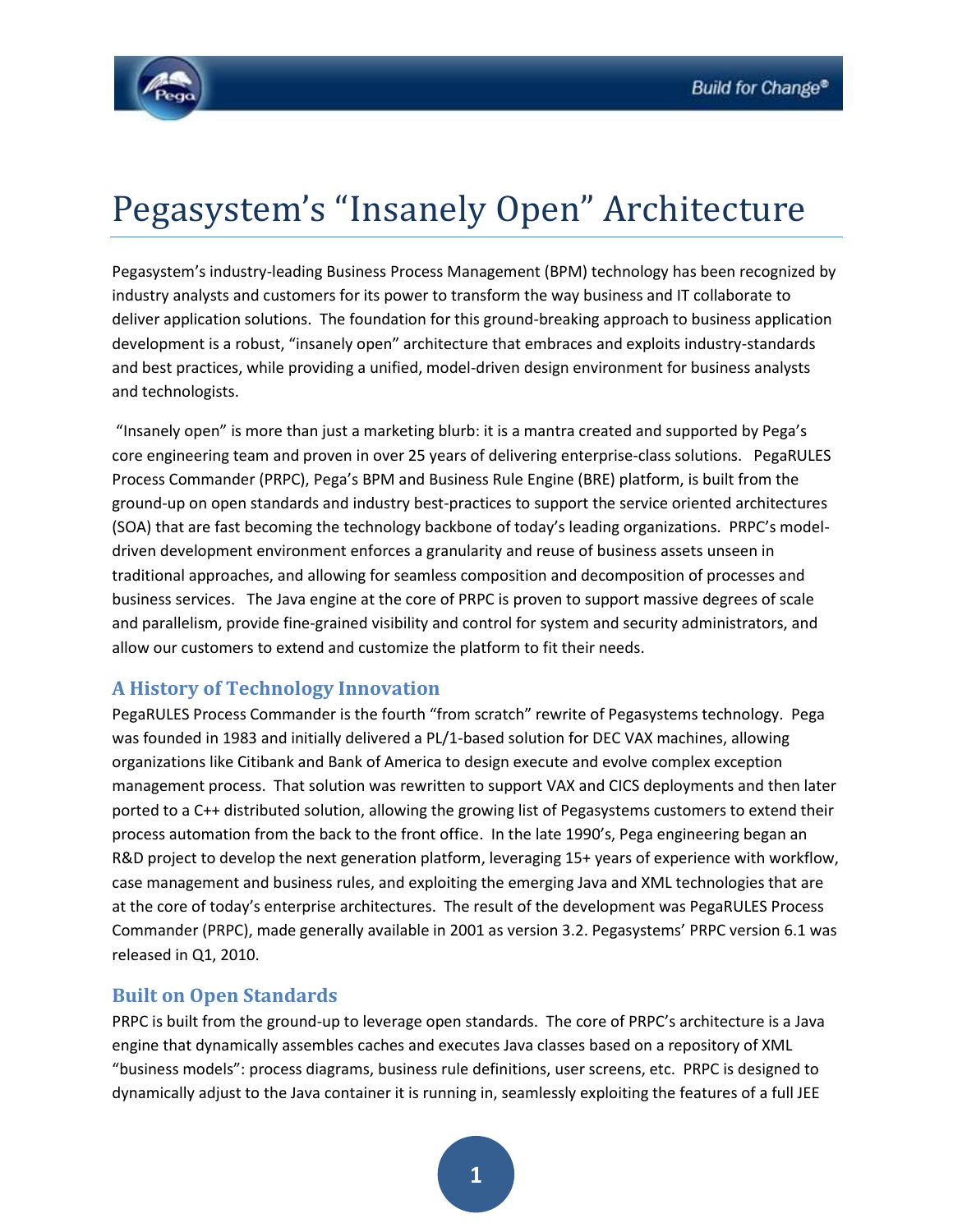

application server (WebSphere, Oracle or JBoss), a Java web container (Tomcat) or a simple JVM. PRPC natively supports both XML and Java-based data structures and navigates seamlessly between both, presenting process designers with a single data model dynamically assembled from both XML and Javabased constructs.

PRPC is optimized for Service Oriented Architectures, and can consume and publish services in a variety of transports, including SOAP, HTTP/ReST, JMS, MQ, EJB and Java API's, with both generic services and strongly-typed "business delegate" patterns supported. WS-\* standards such as WS-Security, WS-WSDL, WS-Addressing are supported "out of the box." PRPC has supported BPEL since prior to the ratification of BPEL 1.1, and can both import/export BPEL process definitions and leverage BPEL interoperability standards to pass and receive process control to other process engines. PRPC provides a BPMN stencil for diagramming business processes.

PRPC has been designed to fit seamlessly into enterprise application infrastructures. It is built on a JEE architecture to allow for deployment of massively scalable, fault-tolerant systems. Standards-based monitoring (leveraging JMX and mBeans) and world-class alerting mechanisms allow system administrators to see exactly how the system is performing. Role-based and fine-grained access rights and support for LDAP and SSO allow for integration with Enterprise security architectures. PRPC generates user interface elements, leveraging modern, "Web 2.0" technologies such as JSP, AJAX, Flash and XHTML.

| Security                       | LDAP, WS-*, JCE-based encryption, SAML, SSL, SSO, Assorted certificate   |
|--------------------------------|--------------------------------------------------------------------------|
|                                | stores                                                                   |
| System Monitoring and          | JMX, MBeans, Apache Logging, Common Event Format (CEF)                   |
| Management                     |                                                                          |
| <b>Business Monitoring and</b> | PMML (for import of data analysis); Data export to XML, delimited, fixed |
| Reporting                      | and relational formats, SQL-based extension of reporting                 |
| User Interface Design          | JSR-168 and WSRP portlet generation, JSP-based screen generation, JSON-  |
| and Deployment                 | based "mash-ups", AJAX, Flex / Flash                                     |
| Integration and SOA            | SOAP, ReST, MQ, MSMQ, JMS, BPEL, EJB, JavaBeans, JCA, FTP, WSLD import,  |
|                                | JNDI introspection                                                       |
| Process Definition and         | BPEL, XPDL, BPMN, Visio                                                  |
| Execution                      |                                                                          |
| <b>Business Rules Design</b>   | Backus-Noor, PMML, JSR-94 for local/remote execution of rules            |
| and Execution                  |                                                                          |
| Data modeling and              | XML data models, XSD/DTD import/export, JavaBeans, COBOL Copybooks,      |
| persistence                    | XPath and XSL parsing,                                                   |

#### **Table 1: PRPC's Out of the Box Support for Standards**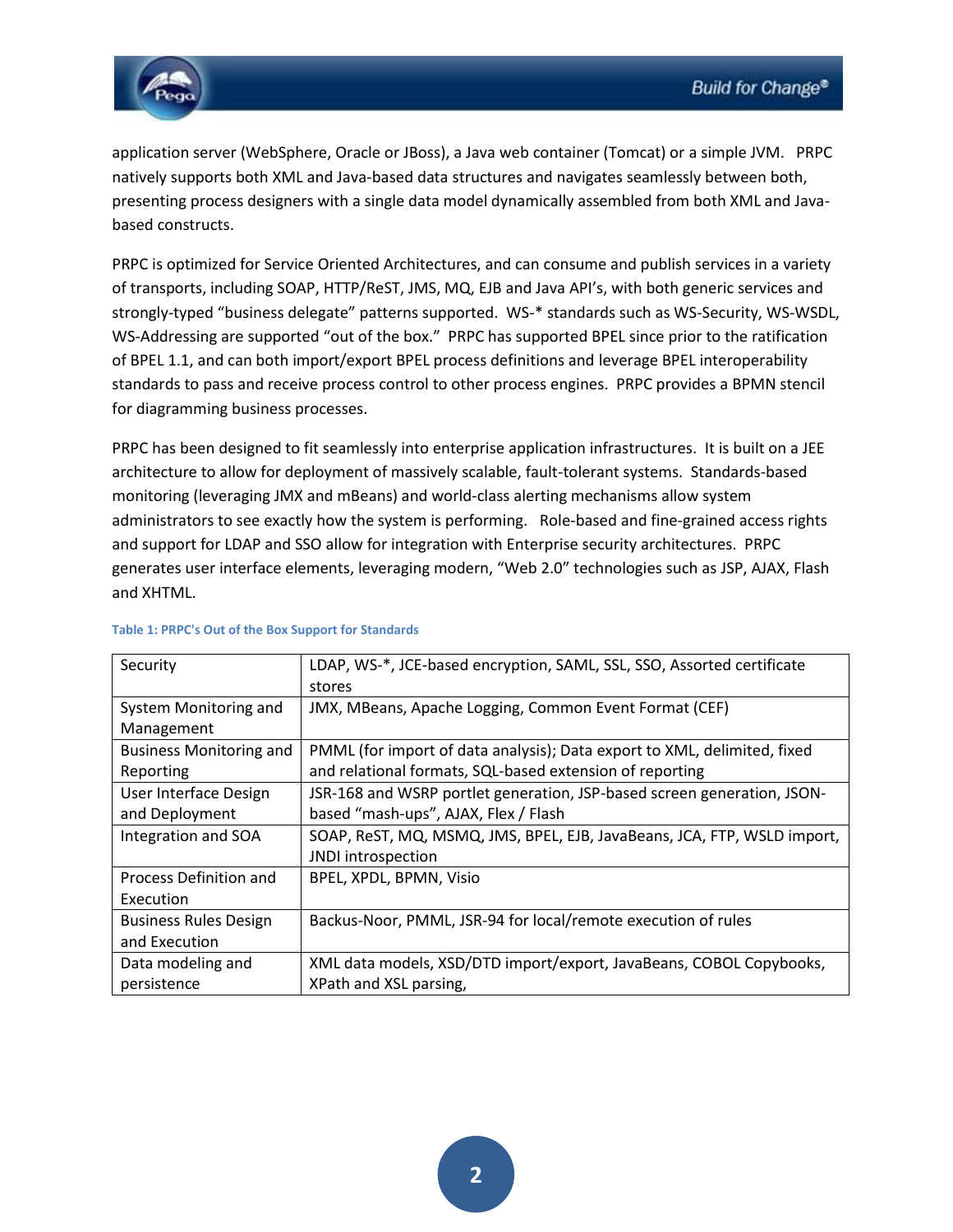

## **Exploiting the Benefits of Model-Driven Development**

PRPC provides a modern, model-driven approach to application development. Traditional development approaches rely on non-business friendly "code" as the record of business intent, bind applications to versions at "build time," and depend on developers and architects to design reuse and serviceorientation into the application. PRPC's model-driven approach elevates the "business model"—a process diagram, a business rule definition, a screen wireframe, etc.—making the model the record of business intent. This approach provides both business and technology benefits.

- *Increased business and IT collaboration.* Because business and IT work from the same set of models, and because the model will never be manually reinterpreted or exported into a cryptic language, the business intent is never lost and business requirements are always directly aligned with the executing application, allowing business-driven changes and automatic documentation.
- *Dynamic versioning.* PRPC's models are dynamically assembled into Java classes by the runtime engine. Generated code is then cached for reuse across users and across nodes. This approach allows multiple versions of a single model to execute simultaneously in a single environment, even in a single JVM, allowing "grandfathering" of process and rule changes, pilot or "champion/challenger testing" of application changes, and seamless rollback and replay of previous versions.
- *Enforced granularity and reuse.* PRPC's models enforce a level of granularity not present in traditional development. Because process models, rule definitions, screen definitions, etc., are highly atomic, they can be easily reused in the context of different applications. Individual models can also be dynamically exposed as services to be consumed by other applications. Even processes that were never intended to be reused can be dynamically exposed as services, allowing the technology evolve to meet changing business needs.

### **Leveraging the Power of Java**

PRPC is not a proprietary or closed engine. Each model is stored in a defined XML format, transformable to standards (BPEL, XPDL, etc.) whenever possible. At runtime, PRPC generates, compiles, and caches Java code as the execution form of each model. The generated Java is completely visible to authorized users, and PRPC provides extension points that allow developers to inject their own Java code directly into the code generated by PRPC, allowing extensibility to the very of core of the engine.

PRPC's Java-based engine has been able to prove linearity scalability, both horizontally and vertically, to tens of thousands of concurrent users, executing millions of processes and billions of rules concurrently. PRPC can run its engine across numerous leading application servers (WebSphere, Oracle, JBoss) as well as Tomcat web containers. PRPC can execute in a native JVM as well, allowing rules and processes to be embedded inside of other Java applications and batch jobs. The result is that a single process definition can be executed at huge scale across multiple platforms and deployment patterns.